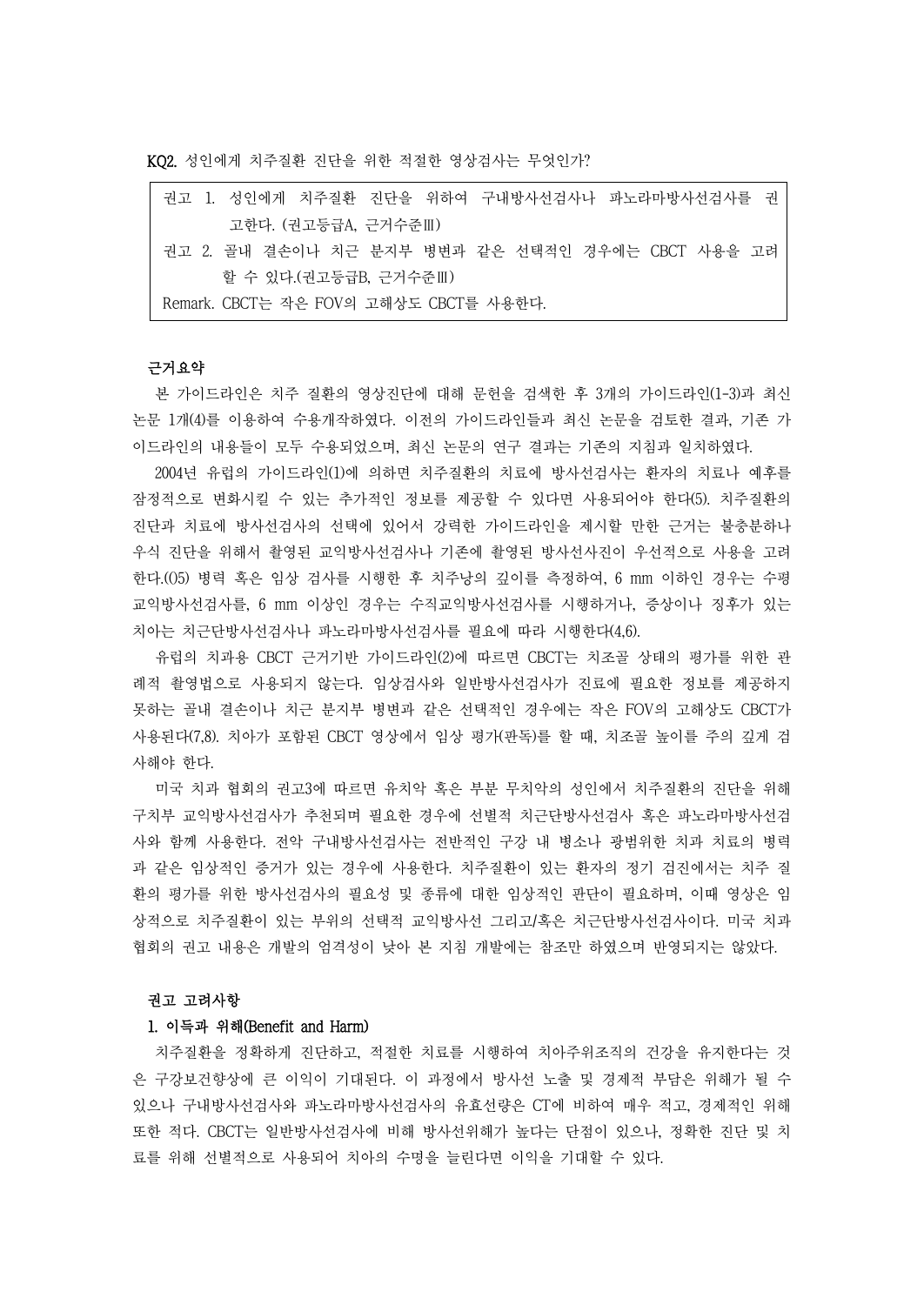## 2. 국내 수용성과 적용성(Acceptability and Applicability)

수용성과 적용성 평가표는 부록2에 제시되었다.

## 3. 검사별 방사선량

파노라마방사선검사의 유효선량은 약 7.2 uSv 이고(9) 치근단방사선검사는 약 1-8.3 uSv(10) 이며 CBCT의 방사선위해는 장비에 따라 매우 다양하다(아래 표참조, (11)). 방사선량은 본문 P.1에 제시되 었다.

|                                           |                                                                               | ESTIMATED MEAN EFFECTIVE DOSE OF DENTAL CBCT<br>AND OTHER IMAGING MODALITIES               |                                                     |  |
|-------------------------------------------|-------------------------------------------------------------------------------|--------------------------------------------------------------------------------------------|-----------------------------------------------------|--|
| ь                                         | Small FOV                                                                     | $5 - 652$ uSv                                                                              |                                                     |  |
| ą                                         | Medium FOV                                                                    | $9 - 560$ uSv                                                                              |                                                     |  |
|                                           | Large FOV                                                                     | 46-1,073 uSv                                                                               |                                                     |  |
|                                           | Small FOV                                                                     |                                                                                            | 7-521 uSv                                           |  |
| 日言                                        | Medium-Large FOV                                                              |                                                                                            | 13 - 769 uSv                                        |  |
| Background<br>Rediation:<br>-8 advertiser | 4 Posterior Panoramic<br>Bitewings<br>Radiograph<br>$-3 - 24$ adv<br>$-5$ aSv | <b>Full-Mouth Series</b><br>~34 uSv (Rectangular Collimator)<br>-178 aSv (Round Calimator) | <b>Multi-slice</b><br>СT<br>$-1,000 - 2,000$<br>uSv |  |

#### Figure 2.

Radiation and CBCT. The overall long-term risk to a patient from<br>a procedure such as a CBCT scan is best estimated by calculating the effective dase associated with a particular scanning protocol and<br>equipment. In dental CBCT, the effective dose varies considerably among machines. This table provides reported effective dase ranges in CBCT compared to other common sources of radiation. FOV = field of view;  $uSv =$  microsieverts.

# 참고문헌

1. 2004 European guidelines on radiation protection in dental radiology-The safe use of radiographs in dental practice.

2. Radiation Protection No.172, Cone beam CT for dental and maxillofacial radiology. (evidence-based guidelines)

3. ADA D. radiographic examinations: Recommendations for patient selection and limiting radiation exposure.

4. Preshaw PM. Detection and diagnosis of periodontal conditions amenable to prevention. BMC Oral Health. 2015;15 Suppl 1:S5-6831-15-S1-S5. Epub 2015 Sep 15.

5. Tugnait A, Clerehugh V, Hirschmann PN. The usefulness of radiographs in diagnosis and management of periodontal diseases: A review. J Dent. 2000;28(4):219-226.

6. Pepelassi EA, Diamanti-Kipioti A. Selection of the most accurate method of conventional radiography for the assessment of periodontal osseous destruction. J Clin Periodontol.